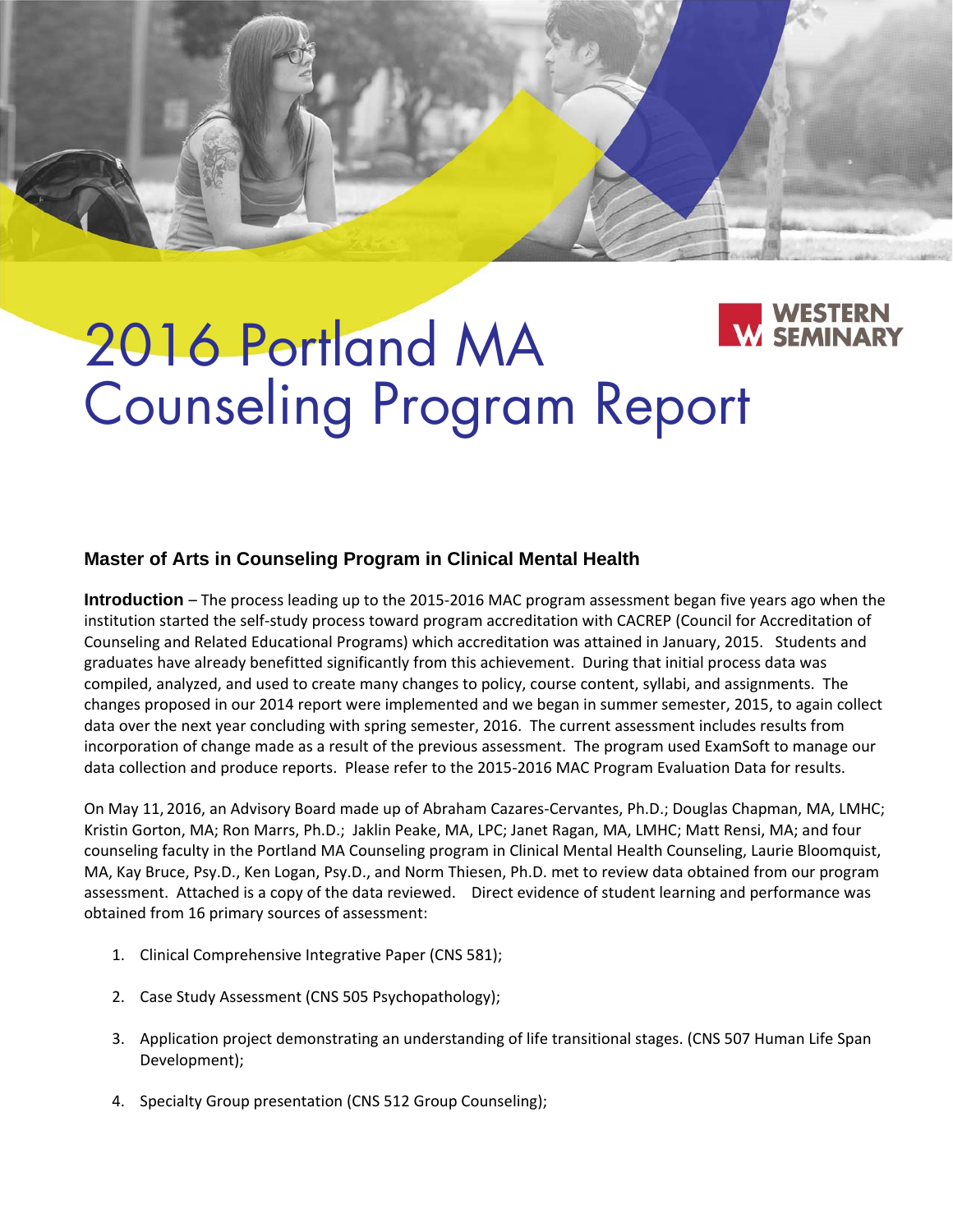- 5. Career assessment plan. (CNS 518 Career and Lifestyle Development);
- 6. Research and evaluation of therapeutic effectiveness (CNS 519 Treatment Planning and Outcome Assessment Strategies);
- 7. Passing score on CNS 525 final exam (CNS 525 Tests & Measurements);
- 8. Dual diagnosis case write-up (CNS 529 Counseling Addictions).;
- 9. Case study with treatment plan and crisis intervention strategy (CNS 558 Emergency Preparedness: Crisis Intervention, Trauma, and Loss);
- 10. Map family genogram (CNS 503 Family Systems);
- 11. Personal reflection paper and video viewing quizzes (CNS 506 Legal & Ethical Issues);
- 12. Social & Cultural Research Paper (CNS 513 Social & Cultural Foundations);
- 13. Practicum and Internship Field Experience (CNS 531‐539) is assessed using the CNSF024 Intern Performance Evaluation form;
- 14. Counselor Preparation Comprehensive Examination (CPCE);
- 15. National Counselor Exam (NCE); and
- 16. Professional Assessment of Candidates (PAC) Review by Faculty.

Indirect evidence of student learning and performance was primarily evaluated by a student program evaluation and by a graduate survey. The focus of our report to CACREP is on Clinical Mental Health Standards, however, our review of the data also considered the Global Counseling Program Outcomes as well as some of the indirect survey measures. We listen to and value the input from our students and our constituents. We currently have 70 students in the Portland MA Counseling program after having graduated 19 students over the three semesters beginning in fall, 2015.

#### **M.A. in Counseling Program Purpose, Objectives, and Vocational Intent**

The *purpose* of the M.A./Counseling Program is to prepare practitioners of personal integrity who will provide effective, ethical, culturally inclusive, professional counseling from a Christian worldview.

The counseling program endeavors to prepare students of integrity who demonstrate:

**1. Spiritual maturity** by applying biblical truth to life and ministry resulting in gospel‐centered spiritual growth and transformation.

**2. Theological discernment** by employing advanced theological thinking that integrates a gospel‐centered world‐view with biblical and social science studies.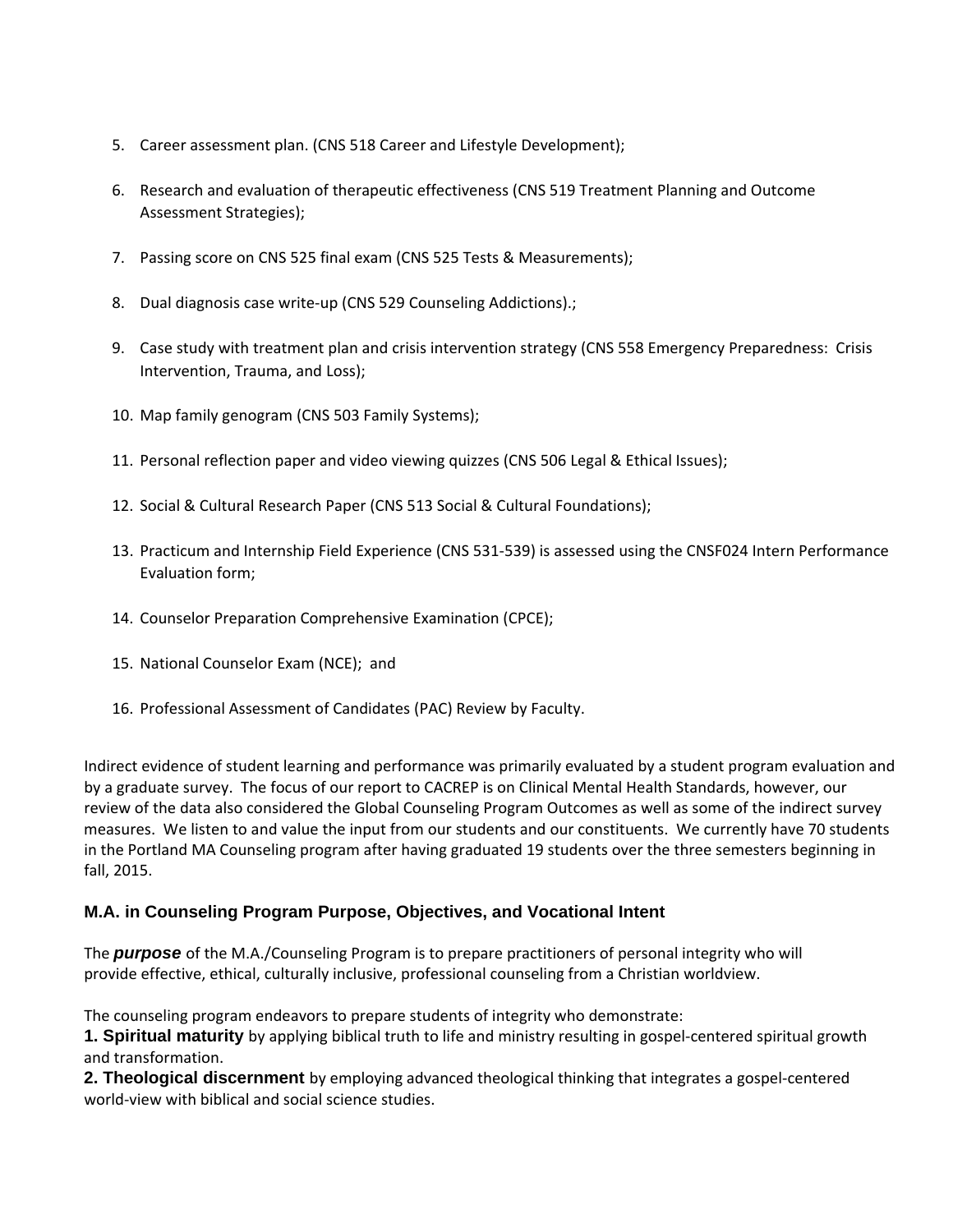**3. Interpersonal skills and emotional health** by demonstrating social and emotional awareness, respect for others, inclusivity in diversity, effectiveness in teamwork, intrapersonal and interpersonal awareness, and the ability to care for self.

**4. Counseling skills** by evidencing theoretical knowledge, application of theory, and clinical competence. Additionally, students will demonstrate an ability to build an effective culturally inclusive therapeutic alliance with clients utilizing a breadth of clinical skills and technique consistent with current clinical research evidence. **5. Professional practice** by applying their training to internship tasks, integrating supervisory input into clinical work, reflecting on multicultural and contextual issues, engaging cooperatively in the supervision relationship, and behaving in accordance with the ethical standards of the profession.

These goals inform the program outcomes that guide the program and serve as the basis for the assessment process. Course learning objectives and CACREP standards are mapped to Global Program Outcomes as well as course assignments and evaluations to measure the efficacy of the educational process.

#### **Summary of Observations and Proposed Action**

**Global Counseling Program Outcomes** – Typically written toward the end of a student's curricular track, in the Comprehensive Clinical Integrative Paper, the student articulates a professional summation of the developing integration of clinical and theological knowledge as well as spiritual and personal growth experiences and awareness. Because it reflects a cumulative representation of student work over the course of the program, a number of direct observations may be made from this work sample, particularly with regard to our Global Counseling Program Outcomes. Papers are assessed on thoughtful reflection of clinical knowledge, biblical/theological integration, evidence of clinical effectiveness, evidence of self‐awareness, and personal application. Evaluation of 2013‐2014 papers showed seven of 27 learning outcomes failed to achieve our passing threshold of 80%. In this 2015‐2016 evaluation all 27 outcomes were achieved by at least 90% with most scoring 100%. Since these directly map to our Global Counseling Program Outcomes listed above, this provides strong evidence that we have made improvements and are effectively meeting our overarching goals. It seems clear that the changes implemented over this past year have resulted in a stronger demonstration of efficacy. Assignment instructions have been clarified, faculty have spent time discussing the project leading to a more unified approach, greater emphasis was added to the introductory integration class to increase learning about diversity of worldviews, and the Bible and Theology curricular offerings were revised to be more counseling specific in application. Results indicated strength in spiritual maturity and theological discernment, affirmation of student self‐awareness, knowledge of self‐care strategies, a commitment to serving clients with sensitivity and integrity, and an awareness of variables influencing the helping process. This outcome data provides reason to believe that the changes made were substantive and valuable toward our missional goals.

These findings were further affirmed in Professional Assessment of Candidates (PAC) outcomes which also measure student progress in terms of Global Counseling Program Outcomes. Prior to this past year the rubric was revised to more closely correlate with our global themes. Twice per year the core counseling faculty members meet to review student progress. Each student is named and evaluated individually, taking into consideration feedback from faculty (both core and adjunct), academic grades, site supervisor evaluations, case conference evaluations, student self‐ evaluations, and any input from the Office of Student Development. The PAC review is a holistic assessment of each individual student based upon both direct and indirect sources of information. All Global Counseling Program Outcomes were assessed to have been met at a 95‐100% level giving strong validation of outcome achievement.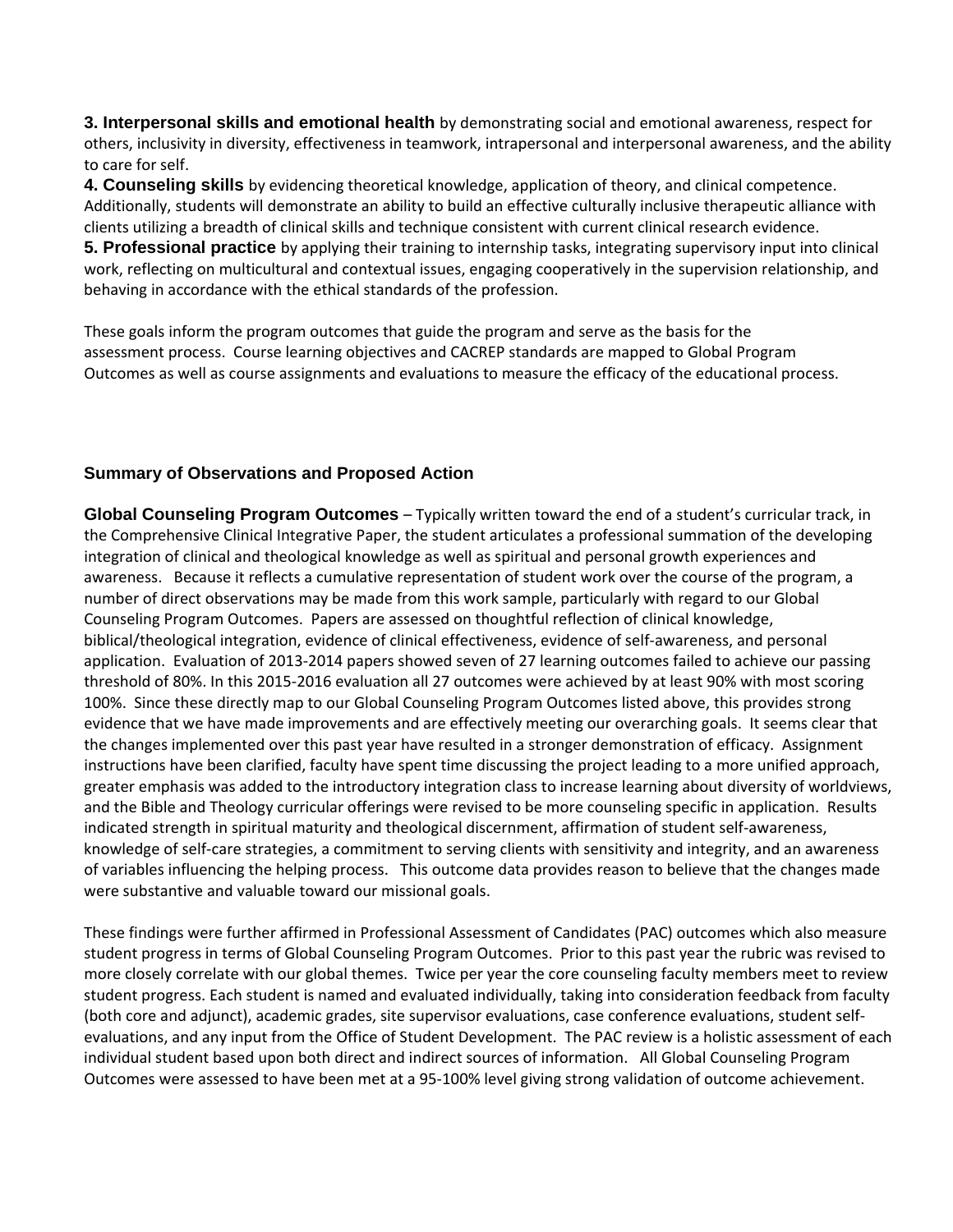**CACREP Clinical Mental Health Counseling Standards** – Of the above‐named work samples and observations a clear majority reflected data that meets or exceeds the 80% threshold established as a cut‐off. It seems evident that our upgraded syllabi, improved course content, and clearer assignment instructions have effectively produced stronger results on many clinical mental health counseling standards. In this section we will look at program strengths, relative weaknesses, and include proposed action steps toward continued growth and improvement.

In CNS 505 Psychopathology, all students were evaluated based upon a diagnostic case study as a final exam. All papers were found to have effectively demonstrated appropriate use of diagnostic tools, including use of the DSM‐5 to describe the symptoms and clinical presentation of clients with mental and emotional impairments. A new approach of repeated practice with case vignettes was taken in teaching CNS 505 Psychopathology this past fall. Evidence would encourage the repetition in

practice of presenting case vignettes in CNS 505 as helpful in developing diagnostic expertise. It was suggested that a dual-diagnosis case vignette be added to those included in the course.

From the CNS 507 Application Project data provided strong evidence for students' awareness of methods to promote optimal human development, wellness, and mental health through prevention, education, and advocacy activities. All standards measured by this project were in the 97-100% range. No changes are proposed to this course project as standards appear to be achieved.

Though no Clinical Mental Health Standards are measured by the CNS 512 Specialty Group Project, all knowledge outcomes exceeded the 80% threshold of achievement, suggesting knowledge of group dynamics, leadership styles, and various theories has been achieved requiring no change in content or assessment. The instructor, however, suggested a need for more awareness of how cultural factors impact the development of a group to be included in student presentations. The Advisory Board suggested that the assignment instructions explicitly require the inclusion of at least one group member from a minority group. With regard to strengthening the knowledge of group theory, it was suggested that some form of modeling of different approaches be incorporated.

Likewise, the CNS 518 Career Assessment Plan also does not include Clinical Mental Health Counseling standards, but most outcomes did demonstrate adequate knowledge with regard to career development. The one exception is career development program planning which remains somewhat lower than desired. As a remedy, the instructor suggested the interview assignment needs to be revised to clearly state expectations. The Advisory Board commented on the importance of career assessment particularly when working with high school and college aged populations. It was agreed that increased attention should be given both to the course and to strategies illustrated in case conference case presentations.

There are currently three separate assignments in the CNS 519 Treatment Planning and Outcome Assessment Strategies course which are designed to assess several Clinical Mental Health Counseling standards, including a treatment planning paper, a program development paper, and a clinical learning experience paper. All standards measured by these assessments exceeded the 80% threshold indicating an adequate knowledge and ability with regard to evidence‐based treatment planning, ability to analyze and use data to increase effectiveness, and principles of program development and service delivery. This affirming data suggests the advisability of retaining the newly created course. One Advisory Board member suggested that there could be improved clarity about use of the ORS/SRS outcome data during the program. A point of action will be to create formal guidelines to be added to case conference instructions about use of the ORS/SRS outcome measures in practicum and internship clinical experience.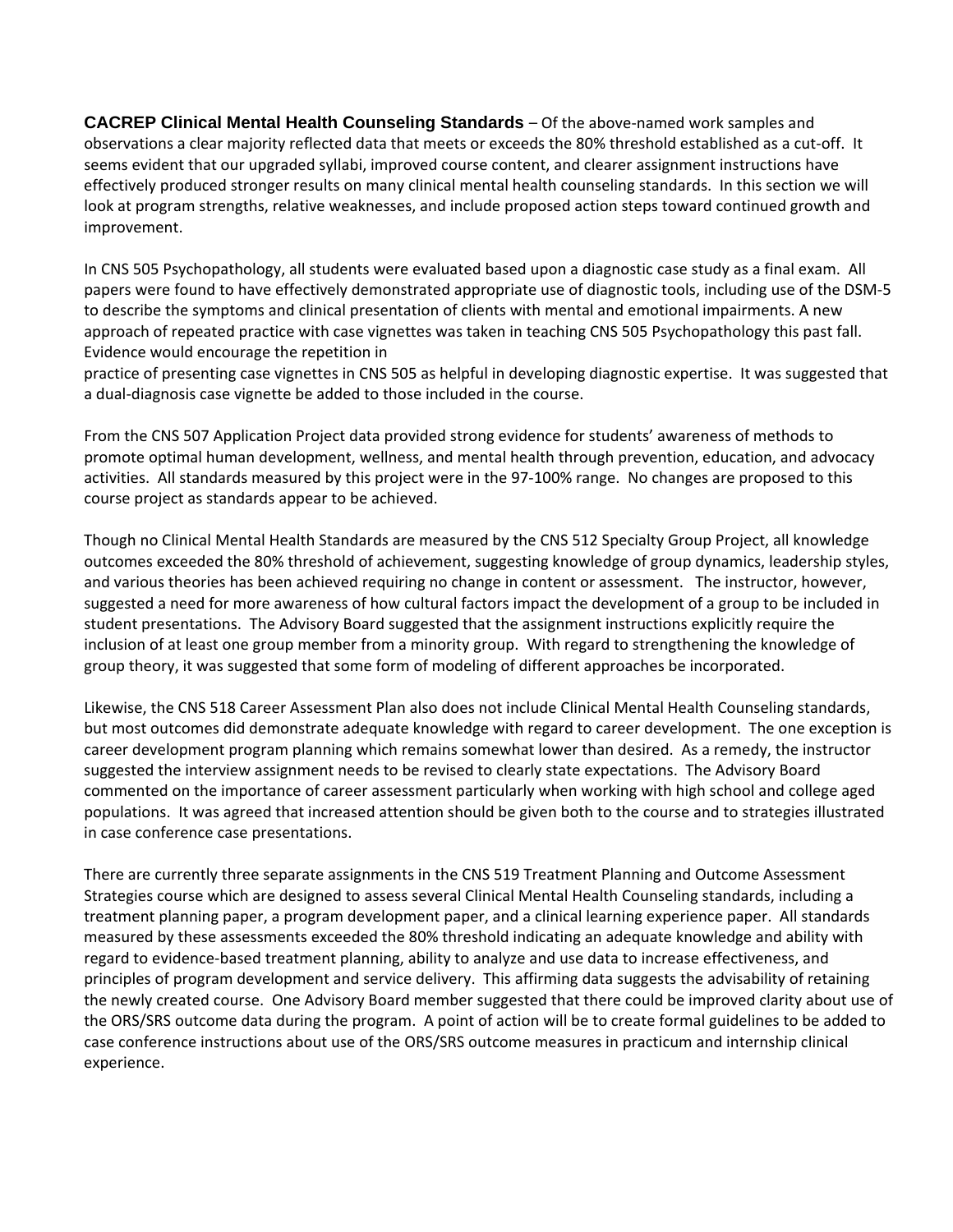Several Professional Identity and Clinical Mental Health Counseling standards are measured by the final exam in CNS 525 Tests and Measurements. All outcomes suggest good understanding of assessment concepts including statistical methods, test construction characteristics, and ethical strategies for selecting and administering assessment instruments. There were, however, three standards measured by one of the questions that reflected an inadequate knowledge regarding multicultural assessment and evaluation. The Advisory Board suggested three strategies to increase student awareness: (1) add a specific vignette describing the minority culture of the client to be assessed in the exam question; (2) present students with a video modeling cross-cultural assessment; and (3) administer a test at the beginning of the course that would enhance student perception of social and cultural factors.

The dual diagnosis case write‐up in the CNS 529 Counseling Addictions course demonstrated student efficacy in appropriate integration of counseling strategies when working with clients with addictions. Outcomes did not achieve the desired threshold in screening for addiction, aggression, and danger to self and⁄or others, as well as co‐ occurring mental disorders. It was agreed that in addition to the current assignment in CNS 529 Counseling Addictions, a co-occurring disorder case vignette will be added to the case write-ups in CNS 505 Psychopathology, as well as increased attention in the case conference classes.

Clinical Mental Health Counseling emergency preparedness standards are measured by assignments in two courses, the CNS 557 Reflection Paper and the CNS 558 Case Study with Treatment Plan. All standards measured by the two assignments demonstrated effective achievement in ability to differentiate between diagnosis and developmentally appropriate reactions during crises, disasters, and other trauma‐causing events. The instructor suggested more emphasis could be given to interdisciplinary team participation in client care. The Advisory Board offered two suggestions: incorporate as a part of an assignment the requirement that students choose a role in an interdisciplinary team and incorporate a role‐play involving interdisciplinary team members.

The CNS 503 Family Systems requirement to map one's own family genogram appears to reflect an understanding of family development and a systems perspective. This assignment does not measure any Clinical Mental Health Counseling standards. Based upon outcome data, the course content appears to be adequate as currently structured.

The CNS 506 Legal & Ethical Issues course includes two assignments that contain assessment of Clinical Mental Health Counseling standards. The first is a reflection paper wherein students address potential points of personal vulnerability, their possible impact on the counseling process, and a self‐care plan for prevention of harm or misconduct. These papers provide direct evidence of the student's ability to discern professional conduct issues, limits of competency, need for supervision, and threshold for appropriate referral, used to assess several clinical mental health standards, all of which were found to be sufficiently strong. An additional component of this course included some video recorded content describing issues of professional orientation overviewing the history of the counseling profession, professional organizations, provider roles and status, and various professional issues that affect clinical mental health counselors. Each informational section was then followed by a quiz, used to assess knowledge and understanding of clinical mental health standards pertaining thereto. The quiz scores for understanding the history and philosophy of the counseling profession as well as knowing the roles of a counselor were inadequate. The Advisory Board proposed that a new course in Professional Orientation be created to review the history of the counseling profession and the differentiation from and collaboration with other disciplines. It will include information about community resources in a multicultural society and will review accessibility of mental health services including the need to address institutional and social barriers that impede access, equity, and success. These themes occurred in other assessments as areas of relative weakness thereby highlighting the importance of implementing the creation of this course.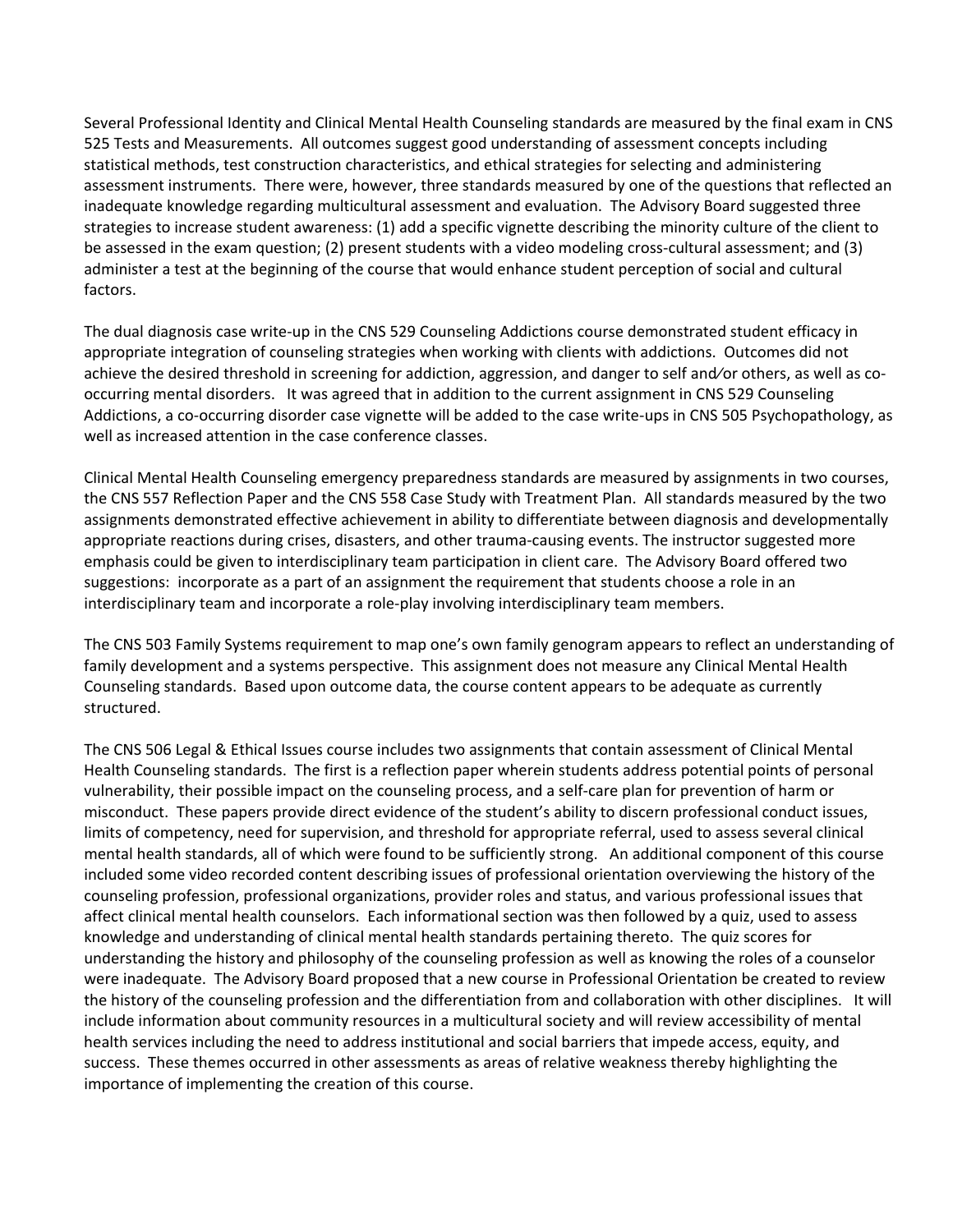The Social & Cultural Research Paper required in CNS 513 Social & Cultural Foundations assesses many Clinical Mental Health Counseling standards with regard to multicultural diversity and advocacy. Outcome measures for this assignment were all 90% and above, indicating good coverage of content and understanding on the part of students. Though this data did not give indication of weakness, the following action steps may also increase strength in future assessments: To increase awareness of diversity issues: (1) a vignette will be added to the group presentation for CNS 512 asking how the group would be adapted for a person of a different culture; (2) discussion of the client's cultural background will be highlighted by case conference supervisors in case presentations; (3) a vignette geared toward a person of a minority culture will be added to the CNS 525 final exam; (4) a test will be given at the beginning of CNS 525 that the majority culture is not prepared for to illustrate the experience of diversity issues in assessment; and (5) the site supervisor luncheon next will feature a speaker to talk about how to bring diversity into supervision sessions with interns.

**Supervisor evaluations** – In the case conference classes on campus, each semester students present two case history write-ups, a video/audio recording of a session with that client, and a transcript of said session to play for a small group of up to seven peers and a counseling faculty member who serves as case conference supervisor. Students give verbal and written feedback to the student presenting and the faculty member provides a formal evaluation of the student's counseling skills both in assessing each presentation but also as a comprehensive assessment at the end of each semester using the form CNSF024 Intern Performance Evaluation.

Students perform clinical mental health services in community clinics and agencies around the Portland/Vancouver area, with some as far as Eugene to the south, Seattle to the north, and The Dalles to the east. Five semesters of clinical experience are required as a part of the program, including one semester of practicum and four semesters of internship. Licensed professionals from the community serve as clinical site supervisors. Each of the five semesters, the clinical site supervisor submits an evaluation of the student's clinical counseling performance. The categories for assessment are the same as the campus supervisor evaluations with an added section regarding site related competence, which includes many Clinical Mental Health Counseling standards. The students complete a self‐ evaluation using the same form and the three are averaged together with the exception of the Clinical Mental Health Counseling standards that are more limited to the site supervisors' evaluation.

We collected data for each of the three semesters during the 2015-2016 year. The summer semester, 2015, had the fewest students, only 14 and also the lowest scores, many falling below the 80% threshold. Interestingly, in spring semester four fell below the threshold, and by fall semester only two were below at 79% each. This seems to indicate that we are making improvements that translate into increased clinical effectiveness. Based on the data, students seem to know the principles, models, and documentation formats of biopsychosocial case conceptualization and treatment planning. This reflects some potential improvement in awareness of treatment planning principles subsequent to our development of the new treatment planning course based upon our previous assessment of need and affirms the decision to keep the treatment planning course as a part of the required curriculum. The lowest two standards across the three semesters were knowing public policies on the local, state, and national levels that affect the quality and accessibility of mental health services in a multicultural society and being aware of community resources. It is proposed that the new course in Professional Orientation will be created to review the history of the counseling profession and the differentiation from and collaboration with other disciplines. It will include information about community resources in a multicultural society and will review accessibility of mental health services including the need to address institutional and social barriers that impede access, equity, and success. Our projection is that as students complete the CNS 519 Treatment Planning and Outcome Assessment Strategies course along with the new Professional Orientation course, the internship evaluations on these standards, many of which are Clinical Counseling Mental Health standards, will be raised.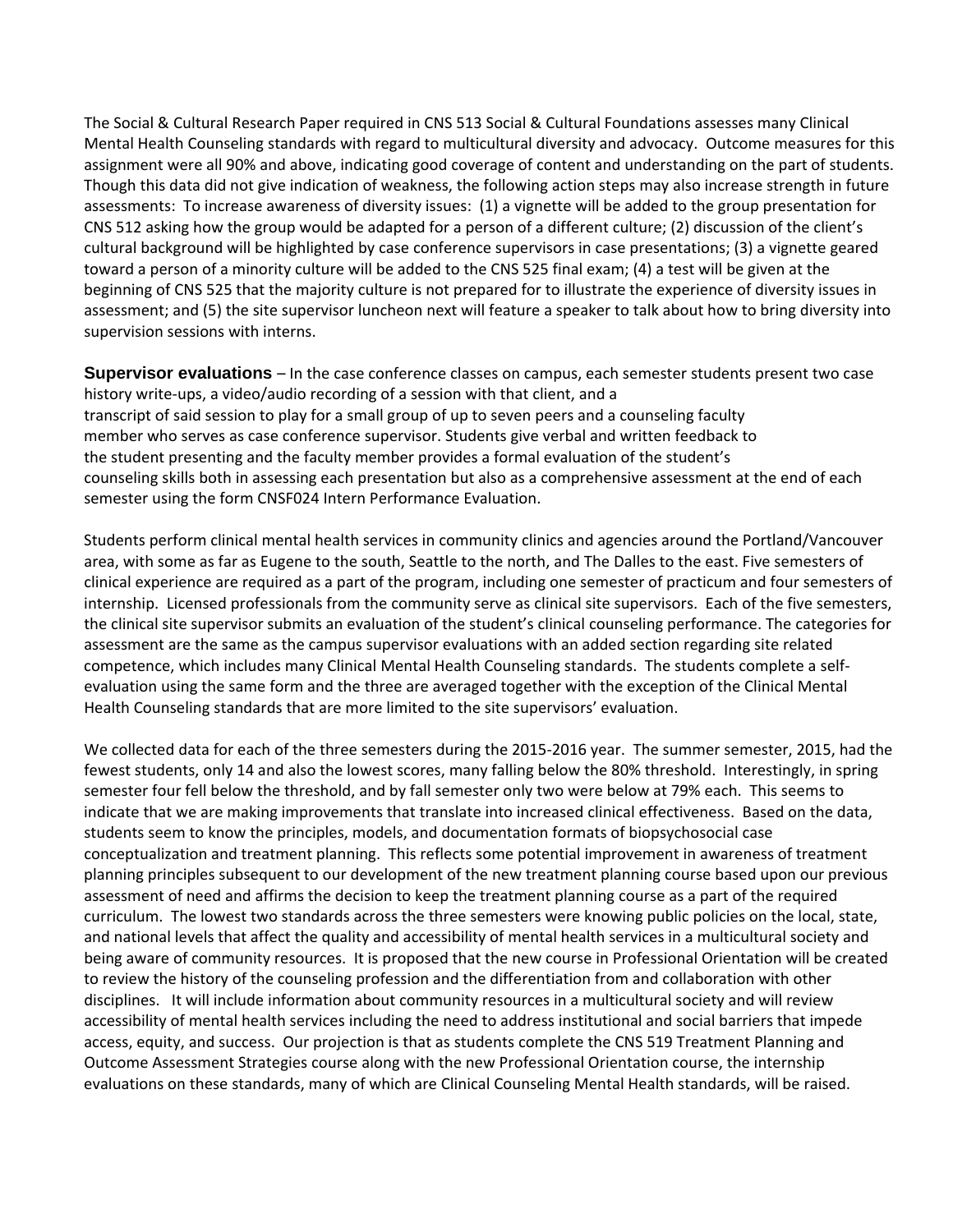**National Counseling Examinations** – Students typically complete two national exams during their time in the program. The first is the Counselor Preparation Comprehensive Examination (CPCE) which is required before graduation. Our MA Counseling program has used this national exam as an exit exam for our graduates since 2003 and consistently produces a mean score above the national mean for other schools who also use it as an exit exam. Over the three administrations during the 2015‐2016 timeframe, Western Seminary means were 100.5, 96.6, and 93.12 while the national exit means were 87.13, 87.13, and 86.16 respectively. The second exam is the National Counselor Exam (NCE) which is not required during the program but most certainly encouraged. Our MA Counseling program has offered this national exam as an option to students since 2009. On the two administrations during the 2015‐2016 year, Western Seminary means were 119 and 106.70 compared to CACREP accredited school national means of 109.71 and 105.90 respectively. In our 22 years of educating hundreds of students, we are only aware of two of our graduates who failed to pass the NCE on their first attempt. We view this as a strong endorsement of the academic success of our program.

#### **Indirect Measures:**

**Student program evaluations** – Each spring semester students are asked to complete a program evaluation survey. Questions on this survey vary from academic experience, to licensure preparation, supervision, diagnosing and treatment planning, as well as spiritual considerations and critical thinking. We had a very good response rate of 51 students. Amazingly out of 40 questions the lowest rating was 93%. Our students were overwhelmingly positive about their experience in the program and many made very encouraging comments.

#### **Graduate Student Survey** ‐ Surveys were conducted of graduates who had completed

their degree at least one year prior so that they have had time to assess their clinical preparedness. This survey pertains most specifically to counseling skills outcomes. Nine graduates returned the survey. The lowest rating of 74% was regarding knowledge of community resources, which has been highlighted in other outcome data listed above with a proposed course of action to develop the new Professional Orientation class which will include information about community resources in a multicultural society and will review accessibility of mental health services including the need to address institutional and social barriers that impede access, equity, and success. We will also add a requirement to case conference write-ups that appropriate community resources will be included in the treatment plan. No other items in the survey fell below the 80% threshold. Graduates appear to feel wellprepared.

### **Summary of Assessment Findings**

CACREP accreditation was granted to the Portland M.A. Counseling degree in Clinical Mental Health Counseling program at the completion of our two‐year 2013‐2014 program assessment. This immediate report summarizes data from 2015‐2016 which in part reflects outcomes of changes made as a result of the first study, with a special focus on CACREP Clinical Mental Health Counseling Standards.

During this self‐study we again sampled every assignment designed to measure course objectives and CACREP standards. On May 11, 2016, an Advisory Board was convened. All data has been analyzed for strengths and accomplishments, items for improvement, and action steps.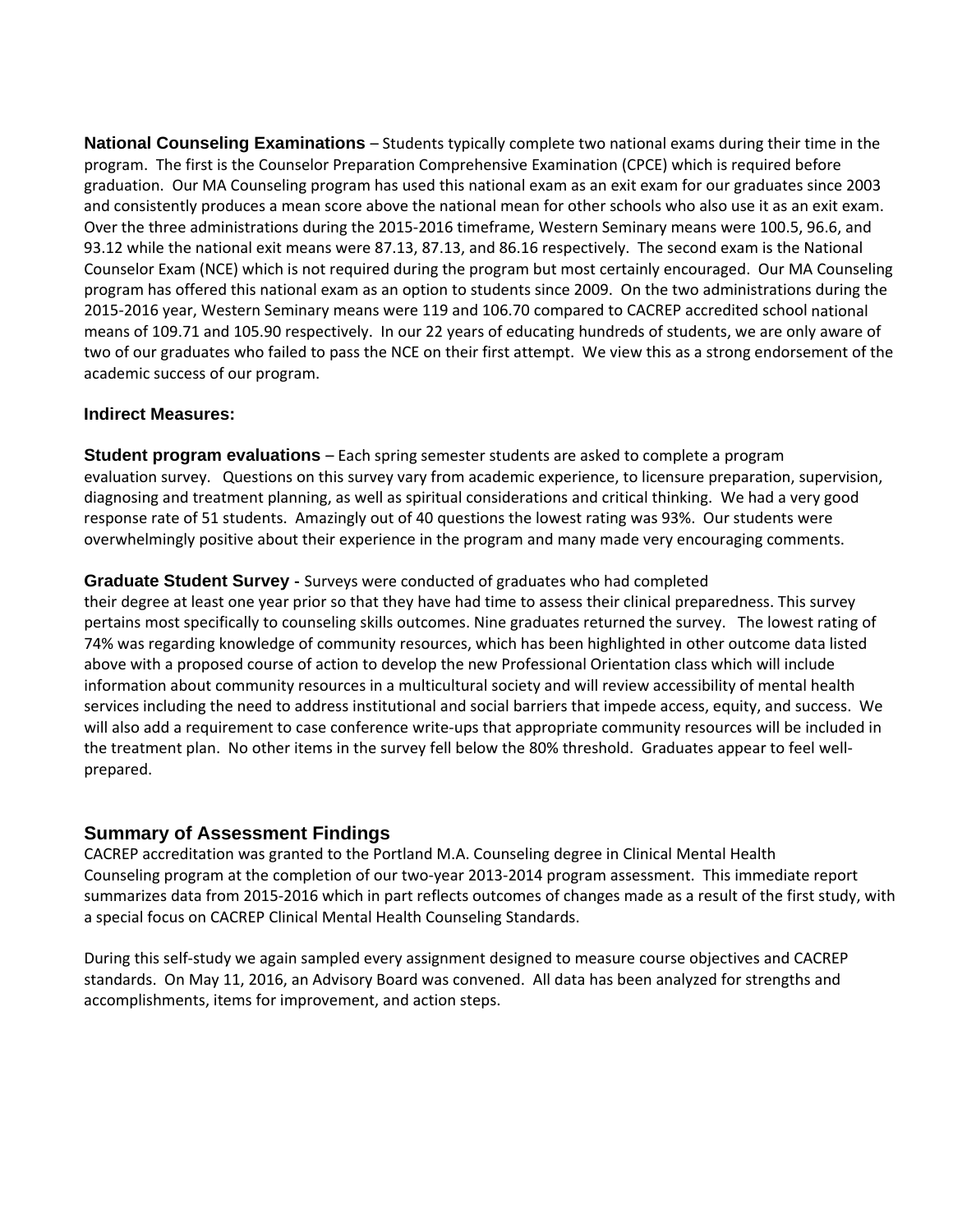## **Program Achievements/Accomplishments**

**Global Counseling Program Outcomes** – a commitment to a biblical worldview with application to life, ministry, and clinical service appears to be a strength of the program based upon assessment of Comprehensive Clinical Integrative Papers (CCIP), course outcomes, and PAC review data. CCIP papers, PAC review data, and student program evaluations also confirm an emphasis on advanced theological thinking particularly with regard to an integrated approach to counseling. CCIP papers, the CNS 506 paper, PAC review data, and student program evaluations all give strong support to outcomes regarding interpersonal skill, self‐care, self‐awareness, and social and emotional awareness.

Greater emphasis may need to be placed on interdisciplinary team work and cultural awareness in course curriculum and clinical case presentation. Evidence is strong for the excellence of clinical skill and professional practice among students. Supervisor ratings suggest the strength of the program in teaching clinical skills. This is further confirmed by CCIP papers, student program evaluations, and graduate surveys. Student test results on the CPCE and the NCE provide strong support for the program in terms of academic preparation. It would seem from our assessment of the Global Counseling Program Outcomes that we are producing students and graduates who think theologically with a biblical worldview application to life and ministry, who possess strong clinical skills, and who engage in professional practice with knowledge and integrity.

#### **CACREP Clinical Mental Health Counseling Standards**

**Strengths** – Assessment results indicate all CACREP Clinical Mental Health Counseling standards were achieved at a threshold of 80% or greater with the exception of six standards. A majority were strongly achieved in a range of 90‐ 100%. These included an effective understanding and demonstration of: ethical and legal considerations; emergency mental health response to crisis, disaster, and trauma; awareness of professional organizations, preparation standards, and credentials relevant to the practice of clinical mental health; a variety of models and theories related to clinical mental health counseling, including the methods, models, and principles of clinical supervision; the etiology, diagnostic process and nomenclature, evidence‐based treatment, referral, and prevention of mental and emotional disorders; models and principles of program development, service delivery, and ability to develop measurable outcomes for clinical mental health counseling programs, interventions, and treatments; principles, models, and documentation formats of biopsychosocial case conceptualization and treatment planning (an improvement over previous years); the importance of family, social networks, and community systems in the treatment of mental and emotional disorders; the principles of mental health, including prevention, intervention, consultation, education, and advocacy; methods to promote optimal human development; procedures for assessing and managing suicide risk; effective application of current record-keeping standards related to clinical mental health counseling (another point of improvement); appropriate integration of counseling strategies when working with clients with addiction; student awareness of own limitations and significance of supervision to sound clinical mental health practice; awareness of how living in a multicultural society affects clients who are seeking clinical mental health counseling services, including an understanding of the effects of racism, discrimination, sexism, power, privilege, and oppression on one's own life and career and those of the client, based upon knowledge of research and literature; basic classifications, indications, and contraindications of commonly prescribed psychopharmacological medications; identification of standard screening and assessment instruments for substance use disorders and of a client's stage of dependence, change, or recovery to determine the appropriate treatment modality; skill in conducting an intake interview, a mental status evaluation, a biopsychosocial history, a mental health history, and a psychological assessment for treatment planning and caseload management (also improved by recent changes); and critical evaluation of research relevant to the practice of clinical mental health counseling. This is an impressive list of knowledge and skills successfully demonstrated by our students suggesting the strength of the program in clinical mental health counseling preparation.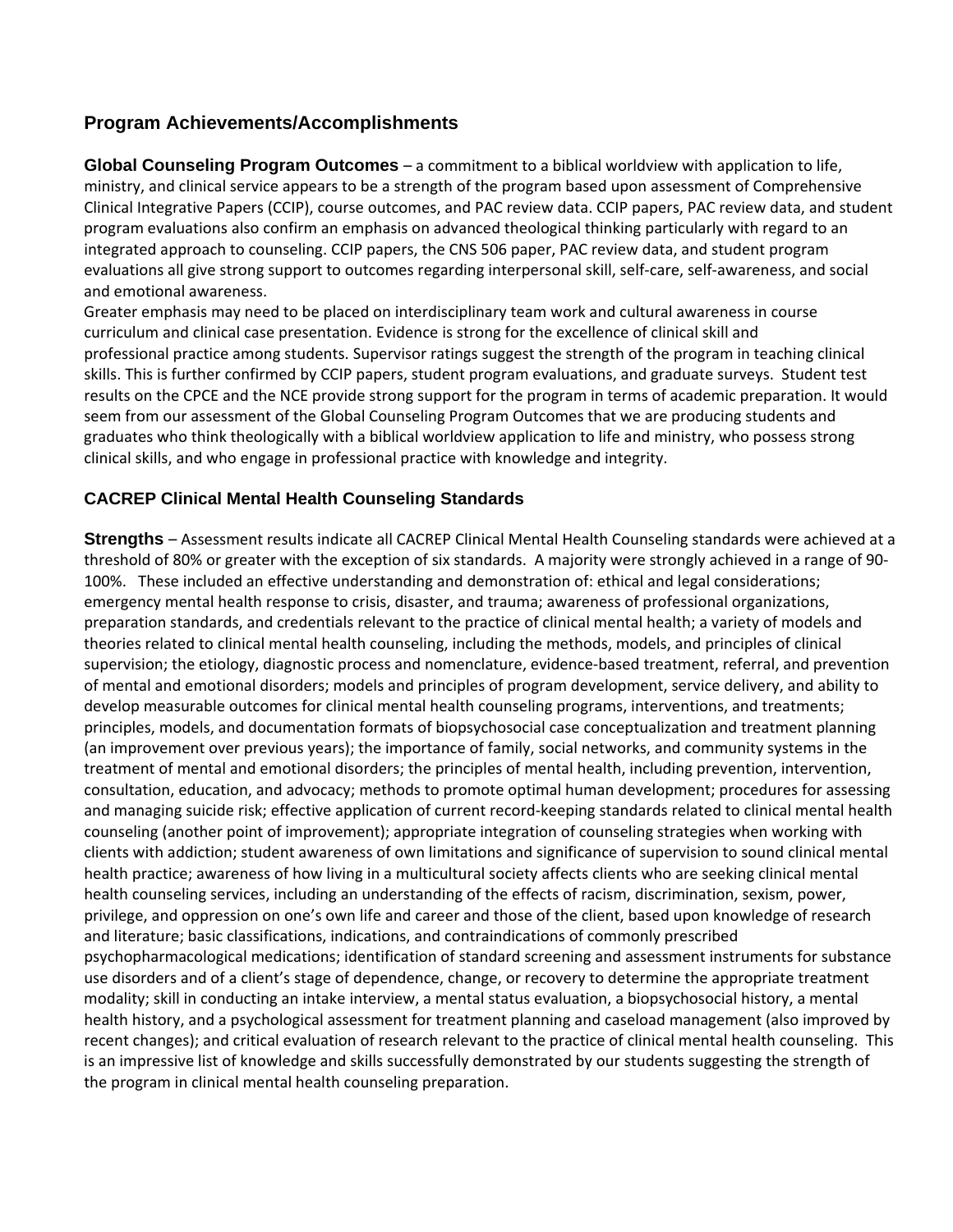**Items for Improvement** – While several assessments indicated student efficacy in multicultural awareness and inclusivity in treatment strategy, deficiency in knowledge of implication for assessment and the high importance of this competency merits further strengthening of our approach to training. The Advisory Board made several suggestions to be implemented:

- $\triangleright$  a vignette will be added to the group presentation for CNS 512 asking how the group curriculum would be intentionally inclusive of a group member from a diverse culture;
- $\triangleright$  case conference supervisors will be instructed to highlight discussion of the client's cultural background in client case presentations;
- $\triangleright$  the client's cultural background will be included in the assessment and treatment plan of case presentation formats;
- $\triangleright$  a vignette geared toward a person of a minority culture will be added to the CNS 525 final exam;
- $\triangleright$  a test will be given at the beginning of CNS 525 that the majority culture is not prepared for to illustrate the experience of diversity issues in assessment;
- $\triangleright$  a vignette will be added to CNS 505 that entails diagnostic assessment of a culturally diverse client; and
- $\triangleright$  the next site supervisor luncheon will feature a speaker to talk about how to bring diversity into supervision sessions with interns.

Growing edges may also include greater emphasis on knowing public policies and resources on the local, state, and national levels that affect the quality and accessibility of mental health services in a multicultural society, and how to appropriately practice as an interdisciplinary team member. Identified action steps include:

- $\triangleright$  add a new course entitled "Professional Orientation" that will review the history of the counseling profession and the differentiation from and collaboration with other disciplines in mental health care; it will include information about community resources in a multicultural society and will review accessibility of mental health services including the need to address institutional and social barriers that impede access, equity, and success;
- $\triangleright$  a requirement will be added to case conference presentations that write-ups must include appropriate community resources in the treatment plan
- $\triangleright$  incorporate as a part of the assignment in CNS 558 the requirement that students describe a role they play as a part of an interdisciplinary team; and
- in CNS 558 incorporate a role‐play involving interdisciplinary team members.

While data pertaining to understanding of the disease concept and etiology of addictions demonstrated efficacy, the Advisory Board agreed that more attention to co-occurring disorders and dual diagnosis would improve student knowledge and performance. Actions steps identified:

- $\triangleright$  a co-occurring disorder case vignette will be added to the case write-ups in CNS 505 Psychopathology; and
- $\triangleright$  case conference supervisors will be instructed to give increased attention and discussion to co-occurring disorders in the case conference classes.

It was agreed that career development program planning needs more emphasis, particularly since this has become increasingly important when working with high school and college aged populations. To address the issue, it was suggested that:

 $\triangleright$  the curriculum for CNS 518 be reviewed for greater emphasis of this skill;